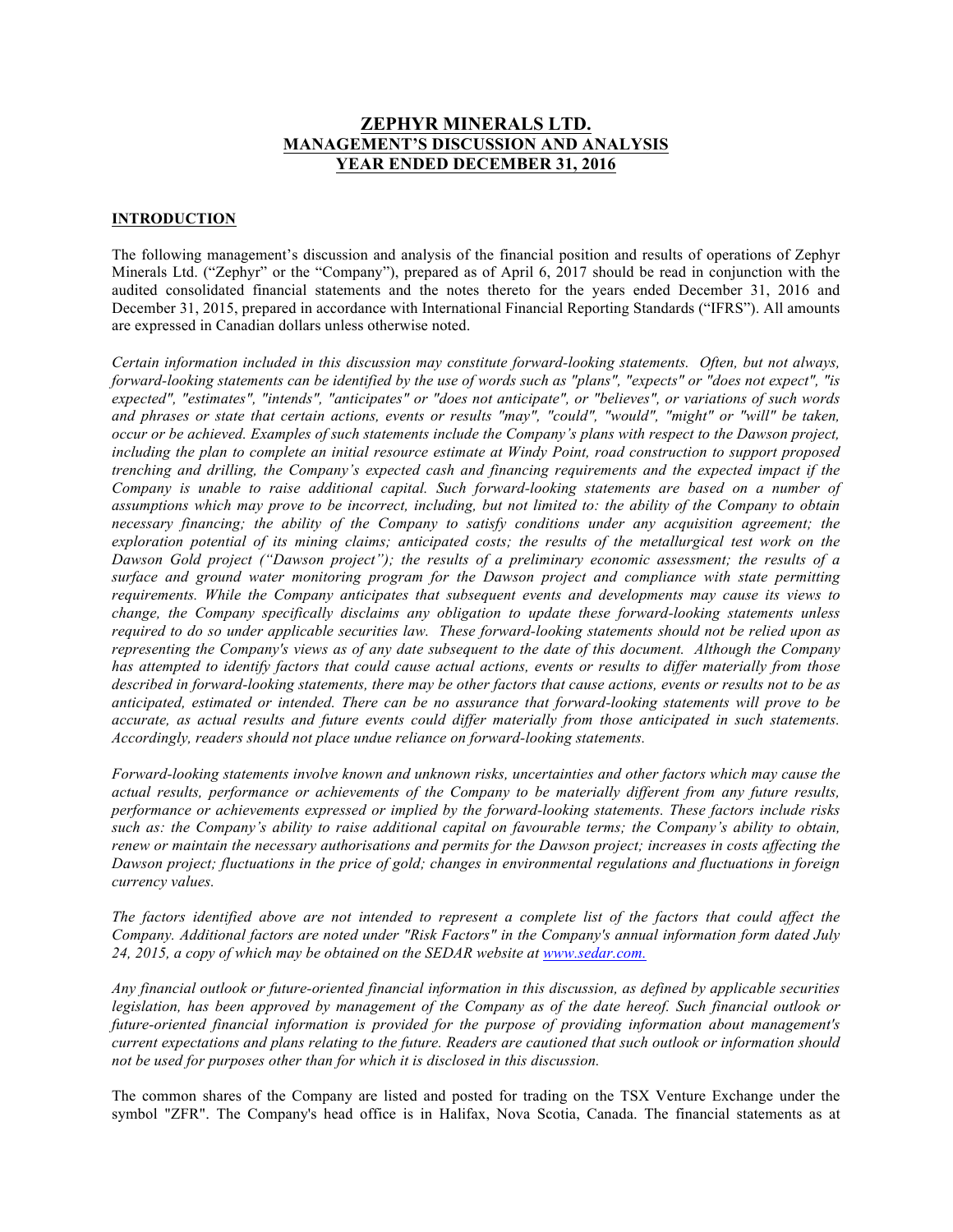December 31, 2016 and 2015 and for the years then ended have been prepared by management and have been audited by the Company's auditor, Wasserman Ramsay, Chartered Accountants.

# **OVERVIEW**

Zephyr Minerals Ltd. was incorporated under the *Canada Business Corporations Act* (the "CBCA") on May 26, 2010. The head office of the Company is located at 1300 – 1959 Upper Water Street, Halifax, Nova Scotia. On March 23, 2011, the Company received a final receipt for a prospectus dated March 18, 2011 and became a reporting issuer in the Provinces of British Columbia, Alberta, Manitoba, Ontario and Nova Scotia.

On October 31, 2012 the Company announced it had closed a gold property acquisition with Celtic Minerals Ltd. ("Celtic Minerals") to purchase a 100% interest in the Dawson project in Colorado, USA. The acquisition was done by way of a share purchase agreement, whereby Zephyr acquired 100% of Celtic Gold Ltd. (this company's name was subsequently changed to Zephyr Gold USA Ltd. ("Zephyr USA")), a Colorado company and subsidiary of Celtic Minerals, which holds title to the Dawson project.

The Company has been actively exploring and developing the project having completed two drill programs, filed an NI 43-101 report containing resource estimates for the Dawson and Windy Gulch segments, and completed and filed a Preliminary Economic Assessment report on developing the Dawson segment on March 22, 2017. The Company's objective is to expand resources and obtain a mining permit to support a potential production decision.

### **FINANCING**

On February 28, 2017 the Company completed a private placement through the issuance of 675,000 units at a price of \$0.32 per unit raising a total of \$216,000. Each unit consists of one common share and one-half common share purchase warrant. Each whole warrant entitles the holder to acquire one common share at an exercise price of \$0.42 per common share at any time on or before February 28, 2019. There were no commissions or finder's fees in connection with the private placement.

On January 31, 2017 the Company completed a private placement through the issuance of 302,500 units at a price of \$0.32 per unit raising a total of \$96,800. Each unit consists of one common share and one-half common share purchase warrant. Each whole warrant entitles the holder to acquire one common share at an exercise price of \$0.38 per common share at any time on or before January 31, 2018. The Company paid cash finder's fees of \$5,880 and issued 18,375 finder's fee warrants to a finder acting on behalf of the Company in connection with the placement. Each finder's fee warrant is exercisable into one common share of the Company at \$0.38 per share until expiry on January 31, 2018.

On December 14, 2016 the Company completed a private placement through the issuance of 661,300 units at a price of \$0.32 per unit raising a total of \$211,616. Each unit consists of one common share and one-half common share purchase warrant. Each whole warrant entitles the holder to acquire one common share at an exercise price of \$0.38 per common share at any time on or before December 14, 2017. The Company paid cash finder's fees of \$5,097 and issued 15,929 finder's fee warrants to finders acting on behalf of the Company in connection with the placement. Each finder's fee warrant is exercisable into one common share of the Company at \$0.38 per share until expiry on June 14, 2018.

# **DAWSON PROPERTY, COLORADO, USA**

The Dawson project is comprised of five gold mineralized areas which are, from east to west: the Sentinel segment, the Dawson segment, the Copper King segment, the Windy Gulch segment and the Windy Point segment. The gold resources identified to date are confined to the Dawson and Windy Gulch segments with the remaining three segments representing gold prospective areas on the 2.6 km (1.6 miles) long geologically favourable trend. It is located in south-central Colorado, about 9.5 km southwest of Canon City in Fremont County. The Dawson project consists of 45 contiguous unpatented lode mining claims, and eight patented lode mining claims and one patented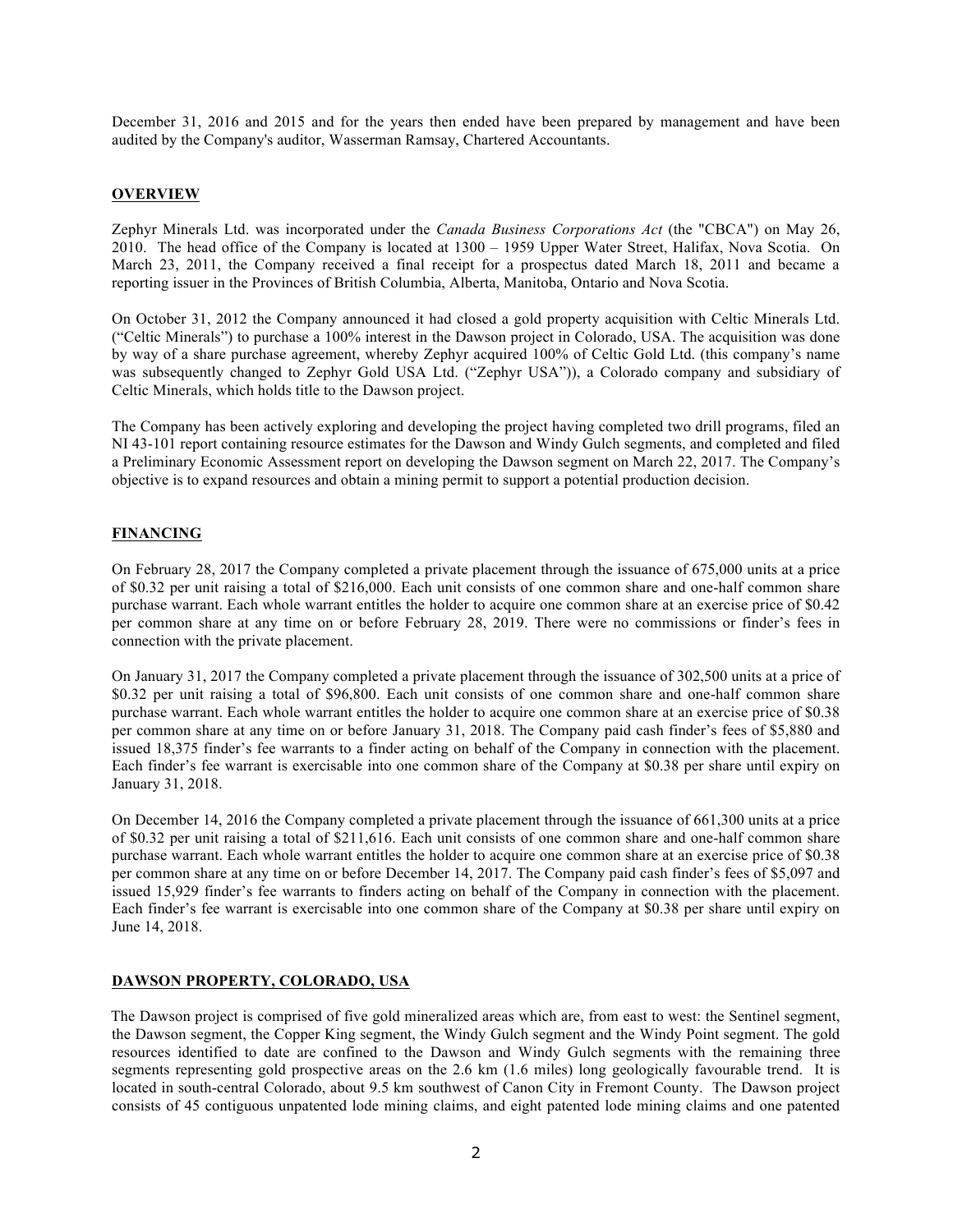placer claim covering approximately 4  $km^2$  (400 hectares). Zephyr holds a 100% interest in the 45 contiguous unpatented claims, 50% interest in the eight patented claims, and a 50% interest in one patented placer claim. The 50% of the eight patented lode mining claims not held by Zephyr is leased by Zephyr through a "Mining Lease and Agreement" which effectively gives Zephyr 100% control of the these claims. Twenty-one of the 45 unpatented claims, the eight patented lode mining claims and the 50% interest in the one patented placer claim are subject to a sliding scale Net Smelter Return ("NSR") whereby Zephyr agrees to pay up to a 3% NSR on the aforementioned claims.

The gold mineralization at Dawson was discovered by U.S. Borax Ltd. in the early 1980's and last explored by Uranerz U.S.A. Inc. in the early 1990's. During this period a total of 142 diamond drill holes for 27,206 metres were drilled, from which several resource estimates were completed. In late March, 2013, Zephyr commenced a diamond drill program on the Windy Gulch segment of the Dawson property. The 13 hole diamond drill program of approximately 580 metres was designed to expand and better define the near-surface gold resource. The drill results have been incorporated with historical drill data to calculate the first independent NI 43-101 resource estimate on the Dawson segment and Windy Gulch segment of the Dawson property. The resource estimates were disclosed in the technical report on the Dawson project entitled "Resource Estimate Technical Report for the Dawson Property Fremont County, Colorado, USA" and prepared by Andrew Hilchey, P. Geo., of Mercator Geological Services Limited, Isobel Wolfson, M.Sc., P.Geo., and Mark Graves, P. Geo., with an effective date of July 19, 2013.

On November 17, 2015 Zephyr filed on SEDAR a technical report entitled "Updated National Instrument 43-101 Technical Report for the Dawson Property, located in Colorado, USA", with an effective date of August 26, 2015, which was prepared for Zephyr by Patrick Hannon, P.Eng., and Doug Roy, P.Eng. of MineTech International Limited, Andrew Hilchey, P.Geo., of Mercator Geological Services Limited, Mark Graves, P.Geo., an independent consultant, and Matt Bolu, P.Eng., of BOMENCO Inc.

The 2015 technical report addresses new work completed on the Dawson project since the initial 2013 resource estimate technical report. New work includes aspects pertaining to metallurgy, mine design, mine scheduling, mining method, proposed equipment, manpower, underground capital and operating cost, but does not include surface capital costs, processing, or the general and administrative costs of the proposed operation.

In 2016 the Company completed a 16 hole drilling program on the Windy Gulch segment of the Dawson project. The drill program was successful in further delineating the shape and trend of the deposit while demonstrating continued high grade gold mineralization defined in the current resource estimate. The program demonstrated that possible future plans of development would likely be by underground mining. The full text of releases regarding these drilling results can be found on the Company's website and on SEDAR in news releases dated August 9, 2016, September 27, 2017, and October 18, 2016.

The Company received a final report on detailed mapping and geochemical sampling conducted in the Windy Gulch area. Results of this work indicate the gold mineralization at Dawson Gold is related to a low pressure, northeast trending dilatational structure along an east west trending shear zone between two large granites. The deposit type is postulated to be a weakly oxidized peraluminous intrusion related gold deposit sourced in peraluminous granitic intrusions. The results of the study are incorporated in a technical report in support of a Preliminary Economic Assessment ("PEA") entitled "National Instrument 43-101 Technical Report for the Dawson Property, Colorado, USA", effective March 21, 2017.

On February 7, 2017, the Company announced the results of the PEA on a 100% ownership basis for the Dawson Gold Project. The PEA provides a base case assessment of developing the Dawson Segment mineral resource and does not include the Windy Gulch Segment or the Windy Point Segment. Following a successful 2016 drill campaign at Windy Gulch, the PEA also contains an updated resource estimate. The PEA was prepared by independent engineering firm, Golder Associates Ltd., with input from a number of other specialized and experienced consulting firms. The PEA is preliminary in nature and includes inferred mineral resources that are considered too speculative geologically to have economic considerations applied to them that would enable them to be categorized as mineral reserves. There is no certainty that the PEA will be realized.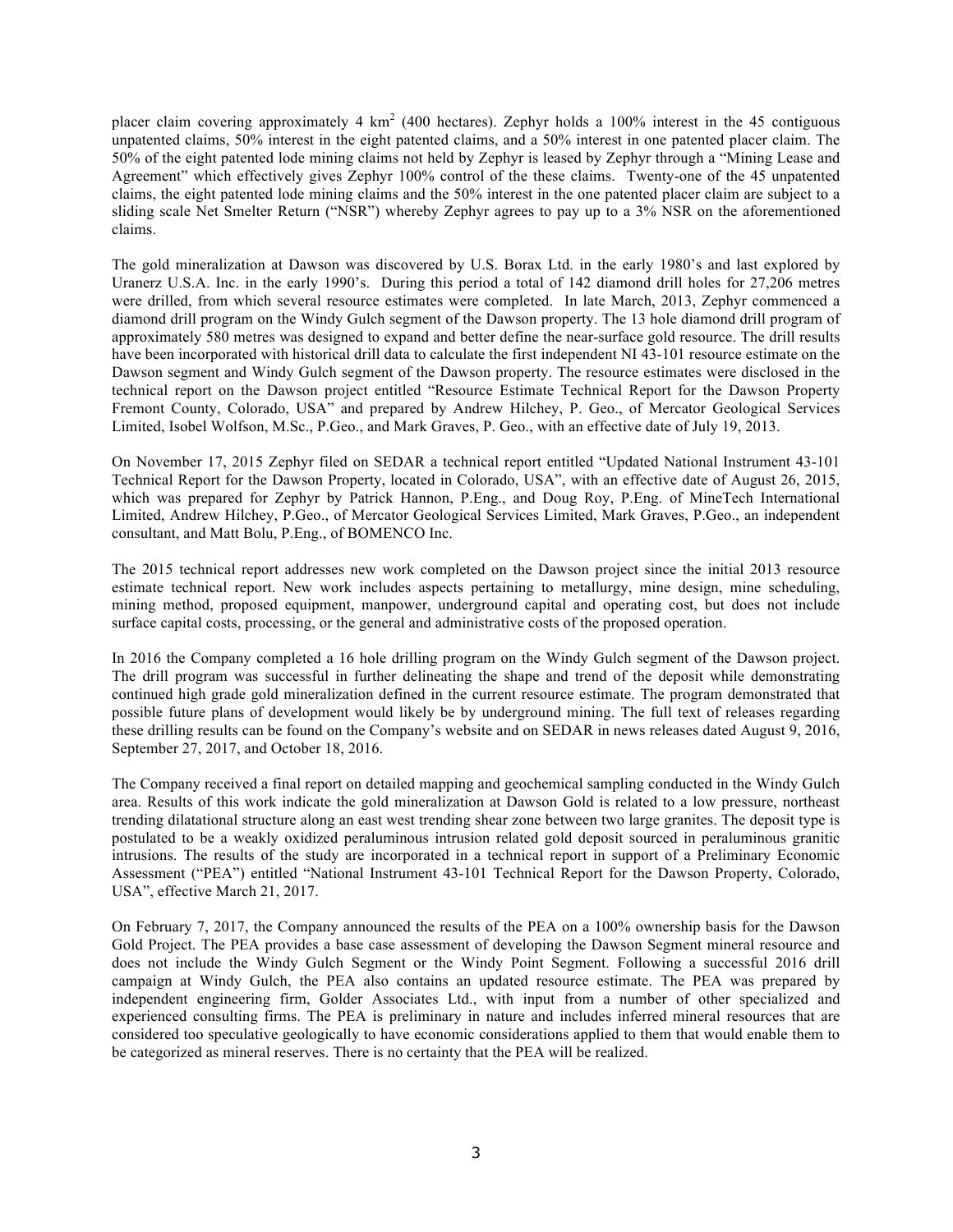Highlights of the PEA:

*Base case parameters assume a gold price of US\$1,250/oz and an exchange rate (US\$ to C\$) of 0.76.*

- Pre-Tax IRR and NPV5% of 66% and \$46.7 million (US\$35.5 million) and a 2.4 year payback of initial capital;
- After-Tax IRR and NPV<sub>5%</sub> of 46% and \$29.1 million (US\$22.1 million) and a payback of 2.7 years;
- Low initial capital of \$43.6 million (US\$33.2 million) including contingency;
- Life of mine ("LOM") cash cost of US\$563/oz<sup>(1)</sup>;
- LOM cash cost including all in sustaining cost of US\$692/oz<sup>(2)</sup>;
- LOM diluted head grade 9.2 grams per tonne (" $g/t$ ") (0.27 ounces per short ton (" $oz/st$ "));
- LOM gold combined gravity and float recovery of 92%.
- *(1) Cash cost includes mining cost, mine-level G&A, mill and refining costs.*
- *(2) Sustaining capital cost includes underground equipment and waste development costs after the mill has been commissioned.*

On March 22, 2017 the Company filed the report containing the PEA and updated resource estimate; entitled "National Instrument 43-101 Technical Report for the Dawson Property, Colorado, USA", effective March 21, 2017.

| <b>Resource Category</b> | Au Cut-Off                             | <b>Tonnes</b><br>(Rounded) | <b>Tons</b><br>(Rounded) | <b>Au Grade</b>                                      | Ounces** |
|--------------------------|----------------------------------------|----------------------------|--------------------------|------------------------------------------------------|----------|
| Inferred                 | $0.12 \text{ oz}/\text{tn}$<br>(4 g/t) | 371,000                    | 409,000                  | $0.29$ oz/tn<br>$(10.09 \text{ g/t})$                | 120,400  |
| <b>Inferred</b>          | $0.15$ oz/tn*<br>(5 g/t)               | 343,000                    | 378,000                  | $0.31$ oz/tn<br>$(10.55 \text{ g/t})$                | 116,300  |
| Inferred                 | $0.18$ oz/tn<br>(6 g/t)                | 310,000                    | 342,000                  | $0.32 \text{ oz}/\text{tn}$<br>$(11.08 \text{ g/t})$ | 110,400  |

#### DAWSON SEGMENT MINERAL RESOURCE ESTIMATE EFFECTIVE JULY 19, 2013

\*Resource statement cut-off value of 0.15 oz/tn  $(5 \text{ g/t})$  Au is highlighted by bolding

\*\*Ounces may not sum due to rounding

Notes:

- 1) Tonnes and tons have been rounded to the nearest 1,000.
- 2) Ounces have been calculated from reported tonnes and  $g/t$  Au grade and are rounded to the nearest 100 ounces.
- 3) Contributing 5 ft (1.5 m) assay composites were capped at 1.17 oz/tn (40 g/t) Au.
- 4) The resource statement cut-off grade of 0.15 oz/tn (5.00 g/t) Au is highlighted in Table 14-8 above through bolding and reflects underground development potential based on a Au price of US\$1,200/ounce.
- 5) A density value of 0.082 tn/ft<sup>3</sup> (2.63 g/cm<sup>3</sup>) was used for the Dawson Segment.
- 6) Mineral resources were estimated in conformance with the Canadian Institute of Mining, Metallurgy and Petroleum – Standards on Mineral Resources and Reserves – Definitions and Guidelines, as referenced in NI 43-101.
- 7) The rounding of tonnes as required by NI 43-101 reporting guidelines may result in apparent differences between tonnes, grade and contained ounces.
- 8) Mineral resources are not mineral reserves and do not have demonstrated economic viability. This estimate of mineral resources may be materially affected by environmental, permitting, legal, title, taxation, sociopolitical, marketing, or other relevant issues.
- 9) The quantities and grades of reported Inferred Mineral Resources are uncertain in nature and further exploration may not result in their upgrading to Indicated or Measured status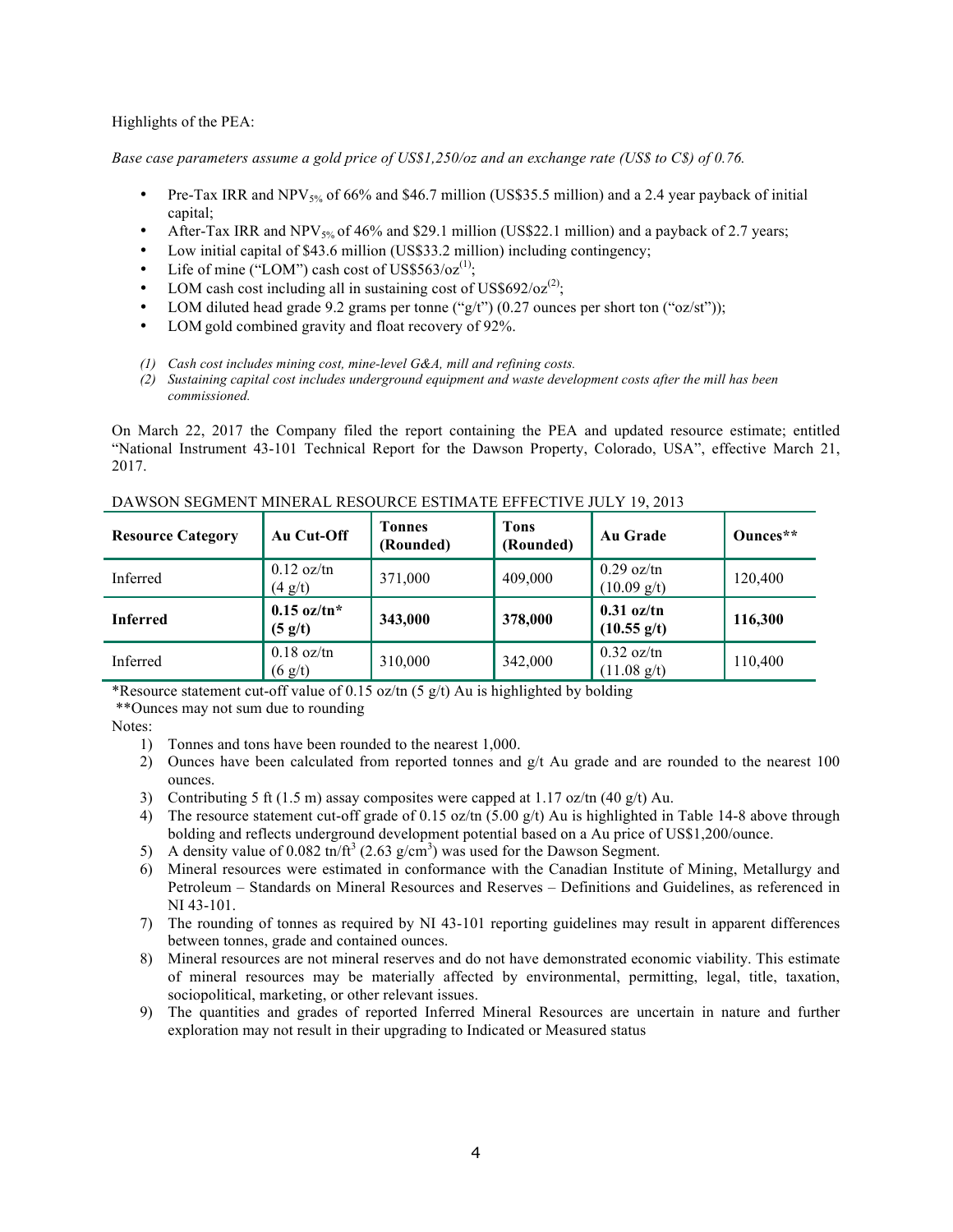| <b>Resource Classification</b>                   | Tons          | Au<br>(oz/tn) | Au<br>Ounces |  |  |  |  |
|--------------------------------------------------|---------------|---------------|--------------|--|--|--|--|
| Pit Constrained Resources (0.035 oz/ton cut-off) |               |               |              |  |  |  |  |
| Indicated                                        | 67,000        | 0.11          | 7,300        |  |  |  |  |
| Inferred                                         | 0.09<br>6,000 |               | 500          |  |  |  |  |
| Underground Resources (0.093 oz/ton cut-off)     |               |               |              |  |  |  |  |
| Indicated                                        | 11,000        | 0.18          | 2,000        |  |  |  |  |
| Inferred                                         | 14,000        | 0.19          | 2,700        |  |  |  |  |
| <b>Total Indicated</b>                           | 78,000        | 0.12          | 9,300        |  |  |  |  |
| <b>Total Inferred</b>                            | 20,000        | 0.16          | 3.200        |  |  |  |  |

#### WINDY GULCH OPEN PIT AND UNDERGROUND MINERALS RESOURCE ESTIMATE EFFECTIVE MARCH 21, 2017

Notes:

1) Pit constrained resources constrained to a pit shell and reported at a 0.035 oz/t Au cut-off.

2) All underground resources reported outside and below the pit shell at a 0.093 oz/t Au cut-off.

3) Resource tonnages have been rounded to the nearest 1,000 tons.

4) Grade estimates have been rounded to the nearest one hundredth of an ounce of gold.

5) Calculated Au ounces are rounded to the nearest 100 ounces.

6) Resource estimates do not include mining recovery or dilution factors.

7) Resource estimates have accounted for metallurgical recovery.

8) Calculated Au ounces may not add up correctly due to rounding.

Expenditures on the Dawson project for the three months and years ended December 31, 2016 and 2015 are as follows:

|                                           | 2016 |           | 2015            |               |    |           |
|-------------------------------------------|------|-----------|-----------------|---------------|----|-----------|
| <b>Exploration Expenditures</b>           |      | 3 Months  | 12 Months       | 3 Months      |    | 12 Months |
| <b>Advanced Royalty Payment</b>           | \$   | 33,340    | \$<br>68,904    | \$<br>1,900   | \$ | 29,025    |
| Assays and Metallurgy                     |      | 1,972     | 55,348          | 3,781         |    | 28,594    |
| Field Camp and Supplies                   |      | 7,950     | 20,443          | 1,901         |    | 16,075    |
| Claims Fees                               |      | ۰         | 9,140           | 1,479         |    | 9,530     |
| Consulting and Salaries                   |      | 4,250     | 75,498          | 2,498         |    | 11,155    |
| Drilling                                  |      |           | 326,591         |               |    |           |
| Mine Planning / PEA                       |      | 102,736   | 270,575         | 25,018        |    | 68,061    |
| Other Exploration & Geology               |      | 19,014    | 208,019         |               |    |           |
| Permitting                                |      | 10,931    | 25,384          | 6,405         |    | 27,255    |
| <b>Total Exploration Expenditures</b>     | $\$$ | 180,193   | \$<br>1,059,102 | \$<br>42,982  | \$ | 189,695   |
| <b>Cumulative E&amp;E Since Inception</b> | \$   | 1,819,032 | \$<br>1,819,032 | \$<br>759,130 | \$ | 759,130   |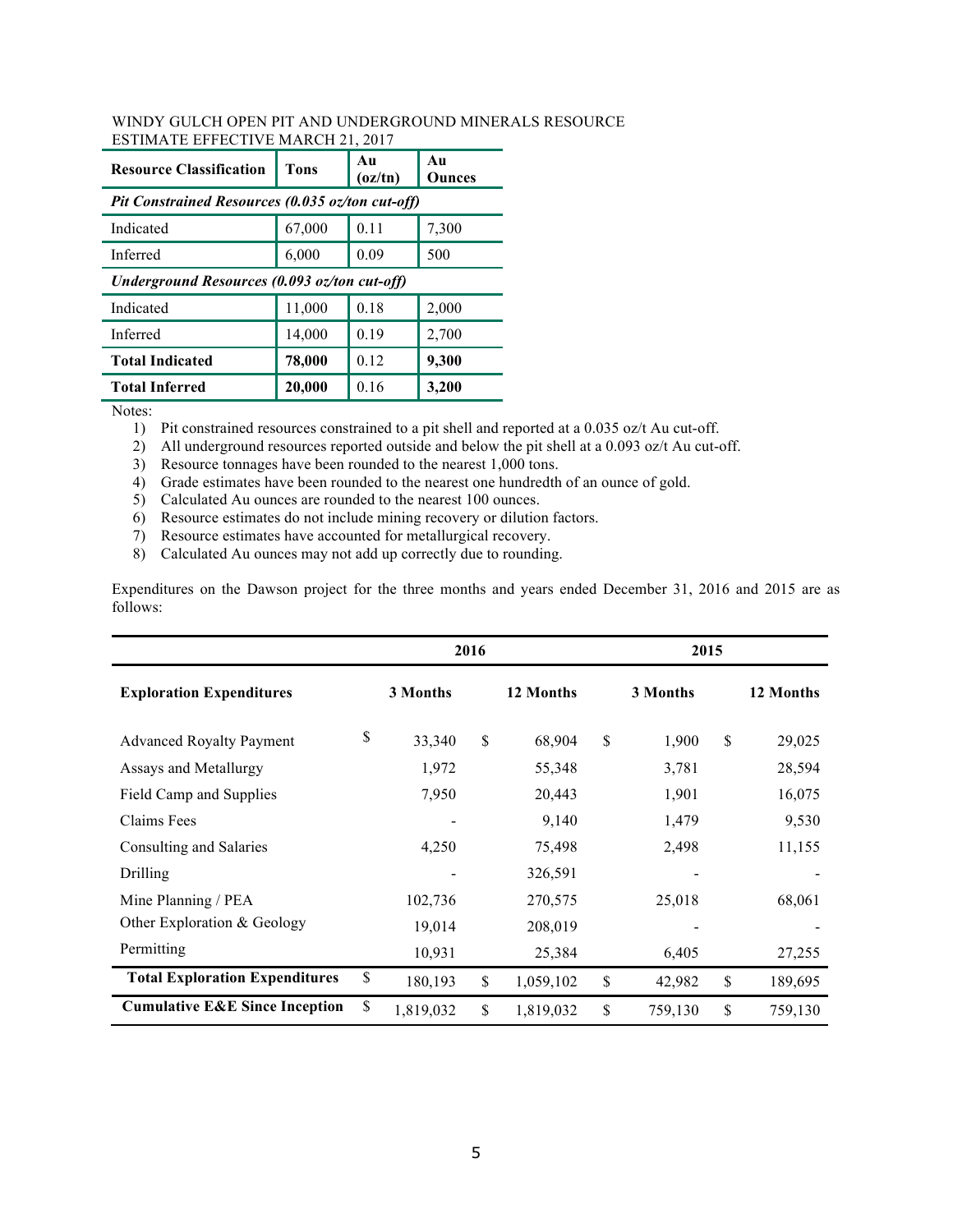#### **OUTLOOK**

The PEA results support that the gold resources at the Dawson Segment have potential for an economic near-term, low capital and high grade underground gold mine. The Company intends to further enhance the already robust economics by continuing exploration with the objective of identifying additional resources at the Dawson segment which is open down-plunge and up-plunge; and also by incorporating potential resources from the Windy Gulch segment which is open to the east and at depth, and the Windy Point segment which is open along strike and at depth.

Permitting for extensive road construction to support proposed trenching and drilling programs in 2017 is currently underway and is expected to be in hand before mid 2017. Trenching has proved to be both a cost and technically effective method for evaluating near surface gold mineralization at Dawson. In addition to drill targets on the Copper King and Windy Gulch areas, the Company plans to follow up on favourable drill results achieved in an initial drill campaign by a previous explorer in 1990 at Windy Point.

Further information regarding the Dawson project and the Company is available on SEDAR at www.sedar.com and on the Company's website www.zephyrminerals.com.

# **RESULTS OF OPERATIONS**

The loss for the year ended December 31, 2016 was \$346,570 compared to a loss of \$284,432 in the same period for 2015. The increase can largely be attributed to an increase in investor relations and salaries costs.

Filing fees are down from \$22,482 in 2015 to \$13,583 in 2016. The decrease is a result of reduced United States filing costs and the costs associated with an Annual Information form, which the Company opted not to file in 2016. Professional fees also decreased from \$38,977 to \$32,258 in 2016 for similar reasons.

Investor relations increased to \$80,417 in 2016 from \$17,589 in 2015 due to a significant increase in promotional and marketing efforts, which coincides with efforts to raise funds to continue the exploration and development programs on the Dawson gold project.

General and administrative, rent and travel fees were generally consistent year over year.

Transfer agent fees were \$19,566 in 2016 compared to \$10,503 in 2015. The increase in fees is attributed to the Company obtaining an OTC-Markets listing in the US, under the symbol "ZPHYF", as well as securing the ability for those shares to trade electronically through The Depository Trust & Clearing Corporation.

Salaries and consulting fees were \$144,910 in 2016 compared to \$78,235 in 2015 as the Company filled the role of vice president of corporate development during in the first quarter of 2016, and compensation to executives increased.

A foreign exchange loss of \$12,247 was recorded in 2016, compared to a gain of \$17,390 in 2015. The foreign exchange loss is a result of falling exchange rates on holdings of US Dollars during the year.

A reduction in stock options issued to officers and directors resulted in a reduced share based payments expense of \$28,880 in 2016 compared to \$120,120 in 2015.

The Company's working capital position at December 31, 2016 was \$154,042 compared to \$1,271,348 on December 31, 2015. In 2015, the Company closed a private placement for aggregate gross proceeds of \$1,350,000. The reduced working capital in 2016 was due to continued investment in the Dawson project and the net loss incurred for the period. This reduction was offset somewhat due to the Company closing a private placement in December 2016 for aggregate gross proceeds of \$211,616. In addition, the Company raised funds though two equity financings subsequent to year end (see Subsequent Events below).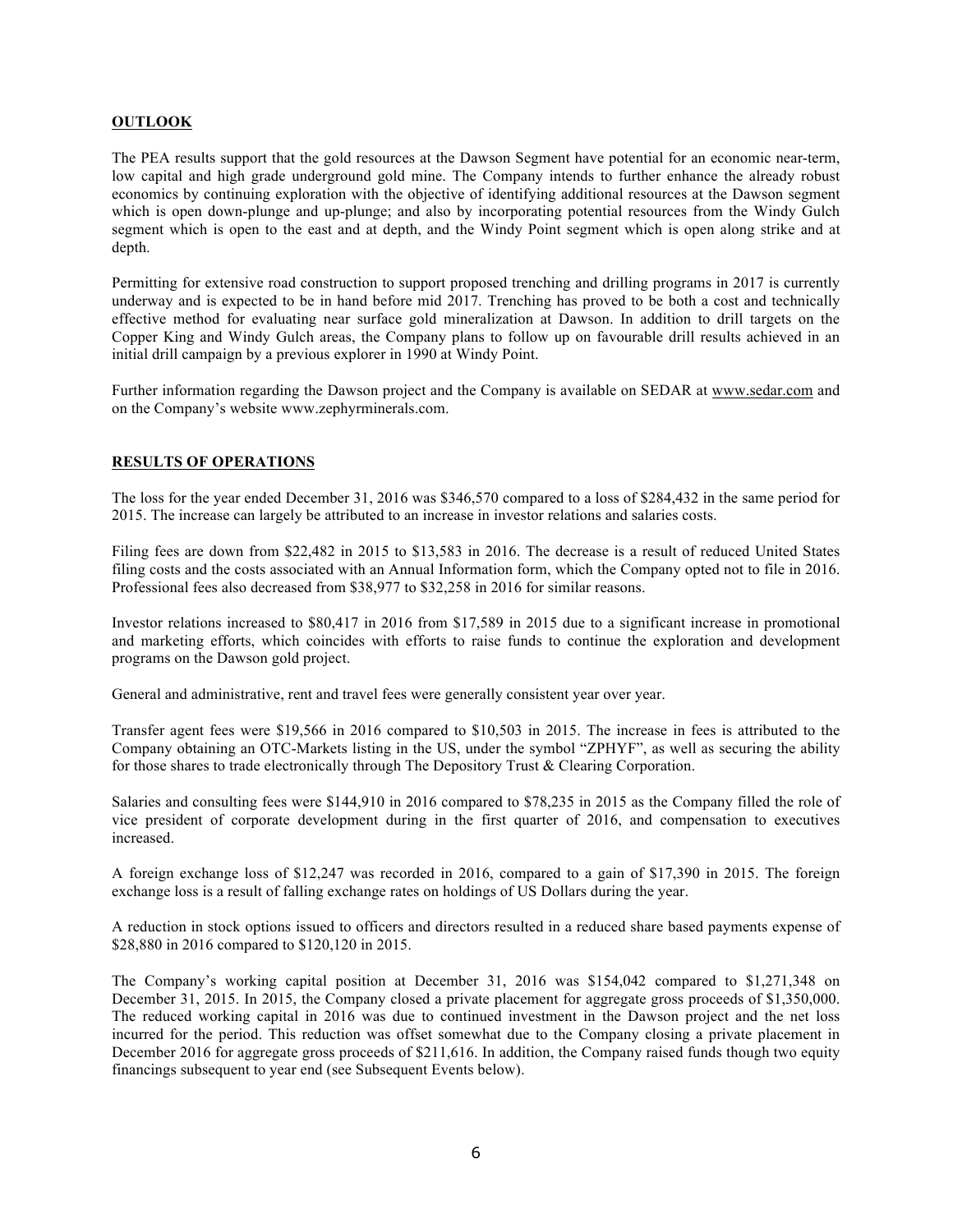### **Selected Financial Data (Annual)**

| Annual | Revenue | Net Income<br>(Loss) | Income $(Loss)$<br>Per Share | <b>Total Assets</b> | Shareholder<br>Equity |
|--------|---------|----------------------|------------------------------|---------------------|-----------------------|
| 2016   |         | (346, 570)           | (0.010)                      | 2,388,312           | 2,216,814             |
| 2015   |         | (284, 432)           | (0.011)                      | 2,346,402           | 2,274,218             |
| 2014   |         | (178, 341)           | (0.008)                      | 956,183             | 895,399               |

*Expressed in Canadian dollars. All financial data has been prepared in accordance with IFRS.*

### **Selected Financial Data (Quarterly)**

| <b>Ouarter</b> | Revenue | Net Income | Income (Loss) | <b>Total Assets</b> | Shareholder |
|----------------|---------|------------|---------------|---------------------|-------------|
|                |         | (Loss)     | Per Share     |                     | Equity      |
|                | S       |            |               | S                   |             |
| Q4/16          |         | (78, 579)  | (0.002)       | 2,388,312           | 2,216,814   |
| Q3/16          |         | (75,560)   | (0.002)       | 2,209,495           | 2,094,107   |
| Q2/16          |         | (86, 224)  | (0.003)       | 2,241,090           | 2,110,667   |
| Q1/16          |         | (106, 207) | (0.003)       | 2,262,412           | 2,196,891   |
| Q4/15          |         | (136, 471) | (0.005)       | 2,346,402           | 2,274,218   |
| Q3/15          |         | (33,808)   | (0.001)       | 1,092,059           | 1,043,656   |
| Q2/15          |         | (41, 528)  | (0.002)       | 1,133,471           | 1,067,464   |
| Q1/15          |         | (72, 625)  | (0.003)       | 1,176,638           | 1,108,992   |

*Expressed in Canadian dollars. All financial data has been prepared in accordance with IFRS.*

The Company's losses are generally consistent quarter over quarter. The increase in loss in Q1 2016 and Q4 2015 from previous quarters is due to the Company issuing incentive stock options to officers and directors. The Company's increase in loss in 2016 compared to that of 2015 is largely due to the Company increasing its marketing and promotional activity, and an increase in salaries and consulting fees, as the Company continues to grow and further advance the Dawson deposit.

# **FINANCIAL CONDITIONS, LIQUIDITY AND CAPITAL RESOURCES**

# **Statement of Compliance**

The consolidated financial statements, to which this MD&A relates, have been prepared in accordance with International Financial Reporting Standards ("IFRS"), as issued by the International Accounting Standards Board ("IASB").

The significant accounting policies applied in the audited consolidated financial statements are presented in note 3 of the financial statements and are based on IFRS effective December 31, 2016.

# **Approval of the Financial Statements**

The consolidated financial statements were approved and authorized for issue by the Audit Committee and Board of Directors of the Company on April 6, 2017.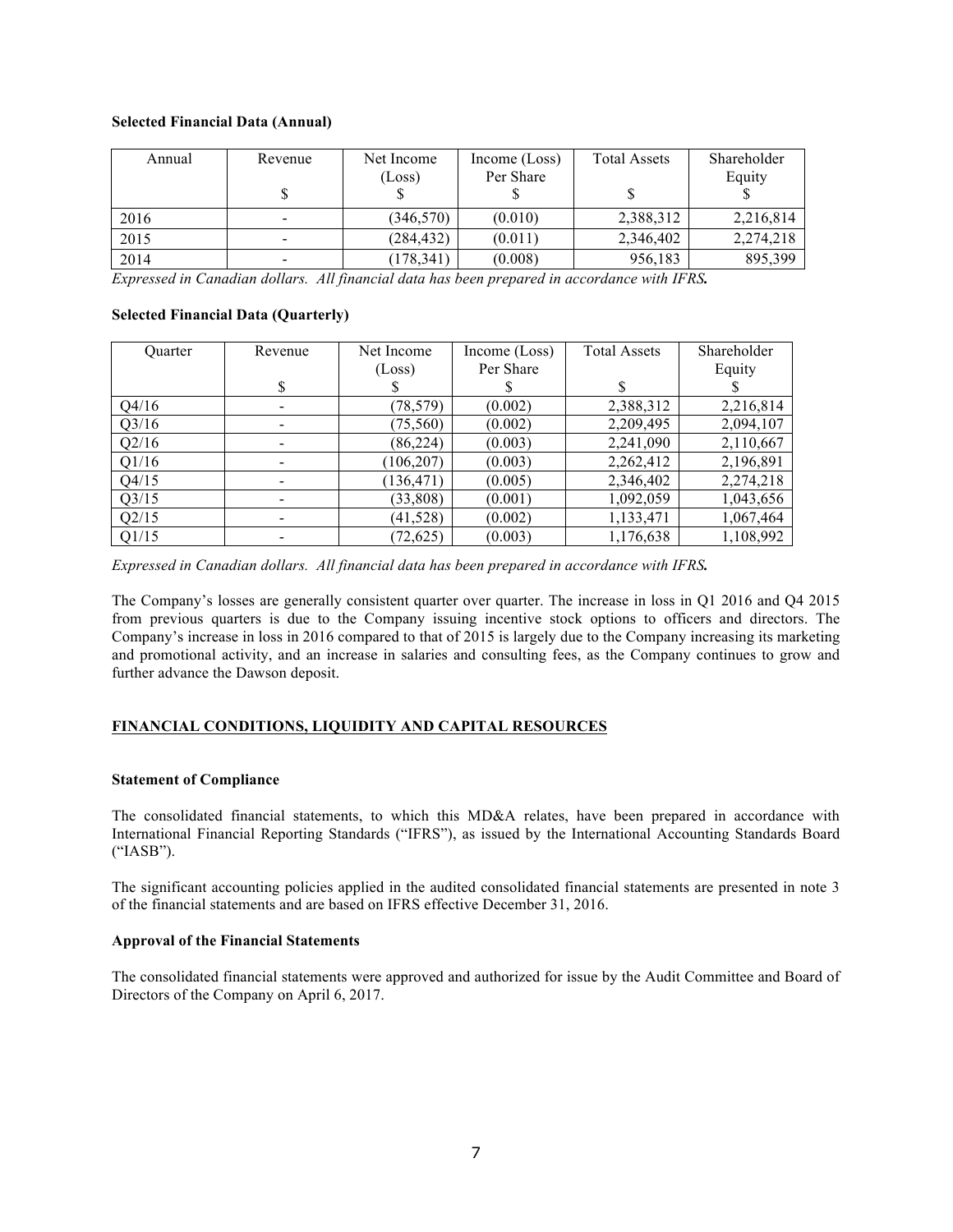#### **Basis of Presentation**

The preparation of financial statements requires management to make judgments, estimates and assumptions that affect the application of policies and reported amounts of assets and liabilities, and revenue and expenses. The estimates and associated assumptions are based on historical experience and various other factors that are believed to be reasonable under the circumstances, the results of which form the basis of making the judgments about carrying values of assets and liabilities that are not readily apparent from other sources. Actual results may differ from these estimates.

The estimates and underlying assumptions are reviewed on an ongoing basis. Revisions to accounting estimates are recognized in the period in which the estimate is revised if the revision affects only that period or in the period of the revision and further periods if the review affects both current and future periods.

Judgments made by management in the application of IFRS that have a significant effect on the financial statements and estimates with a significant risk of material adjustment in the current and following fiscal years are discussed in Notes  $3(g)$  and  $3(h)$  to the audited consolidated financial statements at December 31, 2016.

#### **Going Concern**

The Company holds a 100% interest in the Dawson gold project ("Dawson") in Colorado, USA an advanced gold project with excellent exploration potential. The Company's objective is to explore and evaluate these mineral claims to determine whether the property contains economic resources warranting a development program.

As at December 31, 2016, the Company has cash of \$230,107, working capital of \$154,042 and shareholders' equity of \$2,216,814. The Company's financial statements as at December 31, 2016 have been prepared on a going concern basis, which contemplates the realization of assets and the settlement of liabilities and commitments in the normal course of business.

Subsequent to year end, management of the Company raised gross proceeds of \$312,800 through two unit offerings which closed in January and February, 2017, as described in note 12. Considering these unit offerings, management concluded that the Company has sufficient funds to meet its minimum corporate, administrative and property obligations for the next 12 months. Currently, the Company is required to make minimum annual payments of approximately US\$33,000 to keep the Dawson project in good standing. The Company's 2017 obligation was paid and recorded in the 2016 fiscal year. In assessing whether the going concern assumption is appropriate, management takes into account all available information about the future, which is at least, but not limited to, 12 months from the end of the reporting period. In order to develop the Dawson project, the Company will need to raise additional capital. If the Company is unable to raise additional capital in the future, the Company may need to curtail operations, liquidate assets, seek additional capital on less favourable terms and/or pursue other remedial measures. The financial statements do not include any adjustments related to the recoverability and classification of assets or the amounts and classification of liabilities that might be necessary should the Company be unable to continue as a going concern. These adjustments may be material.

#### **Cash Requirements**

As at December 31, 2016, the Company has cash of \$230,107, working capital of \$154,042 and shareholders' equity of \$2,216,814.

The Company's principal requirements for cash in 2017 will relate to expenditures, noted in more detail below, that are required to advance the Dawson project, plus administrative expenditures and settling accounts payable. Subject to the Company raising sufficient additional capital, the Company expects to spend approximately \$1,000,000 before the end of 2017 to complete further exploration and development activities including sampling, trenching and drilling. The Company also anticipates filing a mine permit application at an expected cost of \$300,000. If the Company is unable to raise these funds then these programs will be curtailed until funds become available.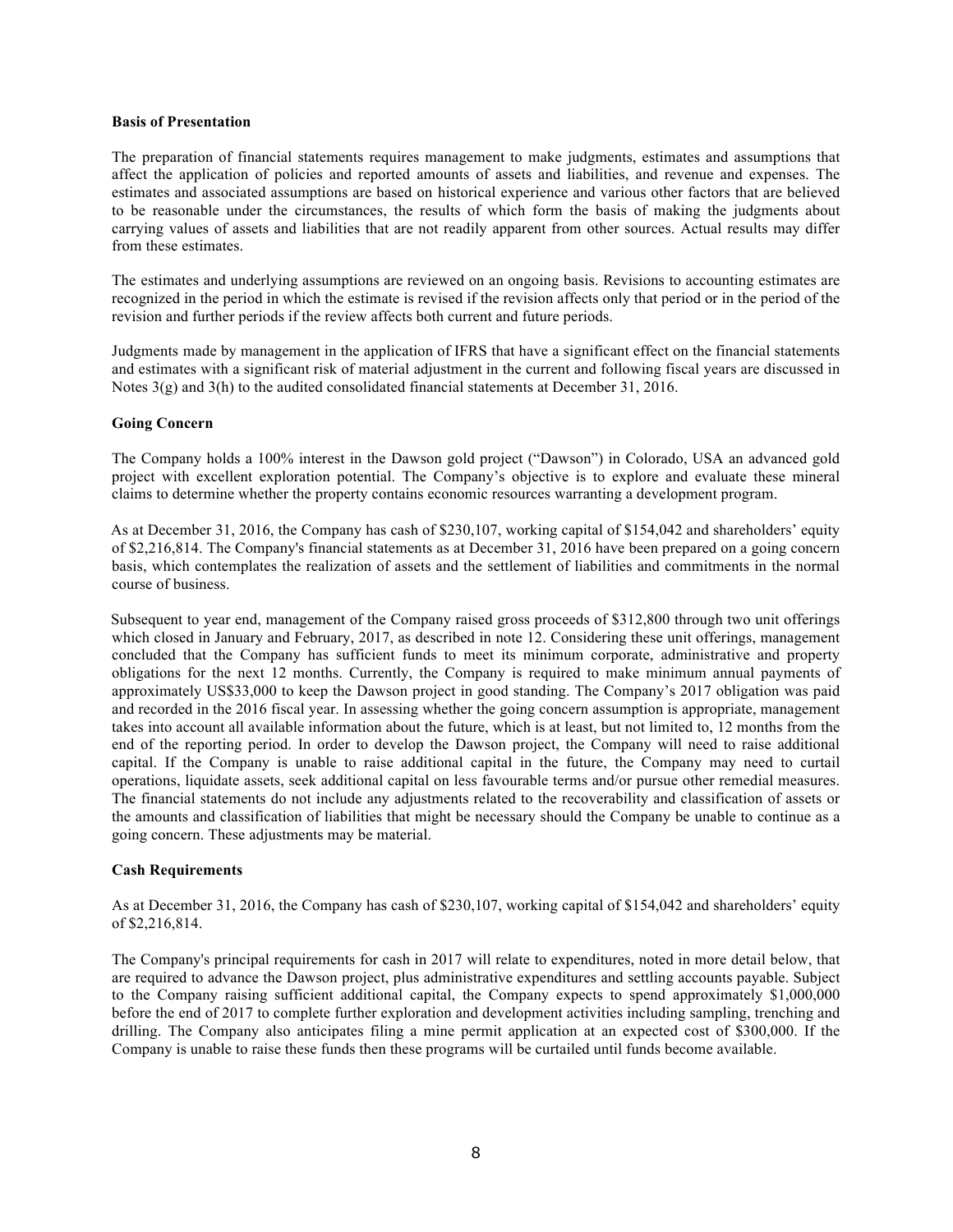#### **Contractual and Other Obligations**

Zephyr USA is currently required to make annual advance royalty payments in terms of its Mining Lease and Agreement in the amount of US\$25,000 per year. These advance royalties can be applied in the future to reduce the actual production royalty expense incurred. The Company paid and recorded the 2017 obligation in fiscal 2016. To date Zephyr USA has made advance royalty payments totalling US\$404,000 which can be so applied. Zephyr USA is also obliged to make a payment of US\$90,000 in the event of embarking on an underground program. Zephyr USA is also required to make annual payments of approximately US\$6,975 to maintain the non-patent claims that form part of the Dawson project.

# **OUTSTANDING SHARE DATA**

|                                         | April 6,<br>2017 | December 31,<br>2016 | December 31,<br>2015 |
|-----------------------------------------|------------------|----------------------|----------------------|
| Common Shares Outstanding               | 35,034,761       | 34,057,261           | 33, 395, 961         |
| Fully Diluted Common Shares Outstanding | 44,063,466       | 42.578.841           | 41.942.228           |

As at December 31, 2016, the Company had a total of 34,057,261 Common Shares outstanding.

As of December 31, 2016, there were a total of 3,225,000 incentive stock options outstanding exercisable for 3,225,000 Common Shares. In addition there were a total of 4,830,651 warrants exercisable for 4,830,651 Common Shares and 465,929 finder's fee warrants exercisable for 465,929 Common Shares.

As of April 6, 2017, there were a total of 3,225,000 incentive stock options outstanding exercisable for 3,225,000 Common Shares. In addition there were a total of 5,319,401 warrants outstanding exercisable for 5,319,401 Common Shares and 484,304 finder's fee warrants outstanding exercisable for 484,304 Common Shares.

See "Financing" in this MD&A for information on issuances of Common Shares by the Company.

# **FINANCIAL INSTRUMENTS**

The Company has designated its cash and cash equivalents as fair value through income or loss; accounts receivable are classified as loans and receivables; and accounts payable and accrued liabilities as other financial liabilities. In 2016 the Company recognized a foreign exchange loss on cash holdings in the amount of \$12,247.

# *Management of capital risk*

The Company manages its capital structure and makes adjustments to it, based on the funds available to the Company. The Company considers capital to be cash and cash equivalents. The Board of Directors does not establish quantitative return on capital criteria for management, but rather relies on the expertise of the Company's management to sustain future development of the business. Additional funds will be required to finance the Company's Exploration and Evaluation Assets. Management reviews its capital management approach on an ongoing basis and believes that this approach, given the relative size of the Company, is reasonable.

#### *Fair value*

The book value of cash and cash equivalents and accounts payable and accrued liabilities all approximate their fair values at the balance sheet dates, due to the relative short-term maturity of the instruments.

#### *Credit risk*

The Company is exposed to credit risk with respect to its cash and accounts receivable. The credit risk associated with cash is minimal as cash has been placed with a major Canadian financial institution with strong investment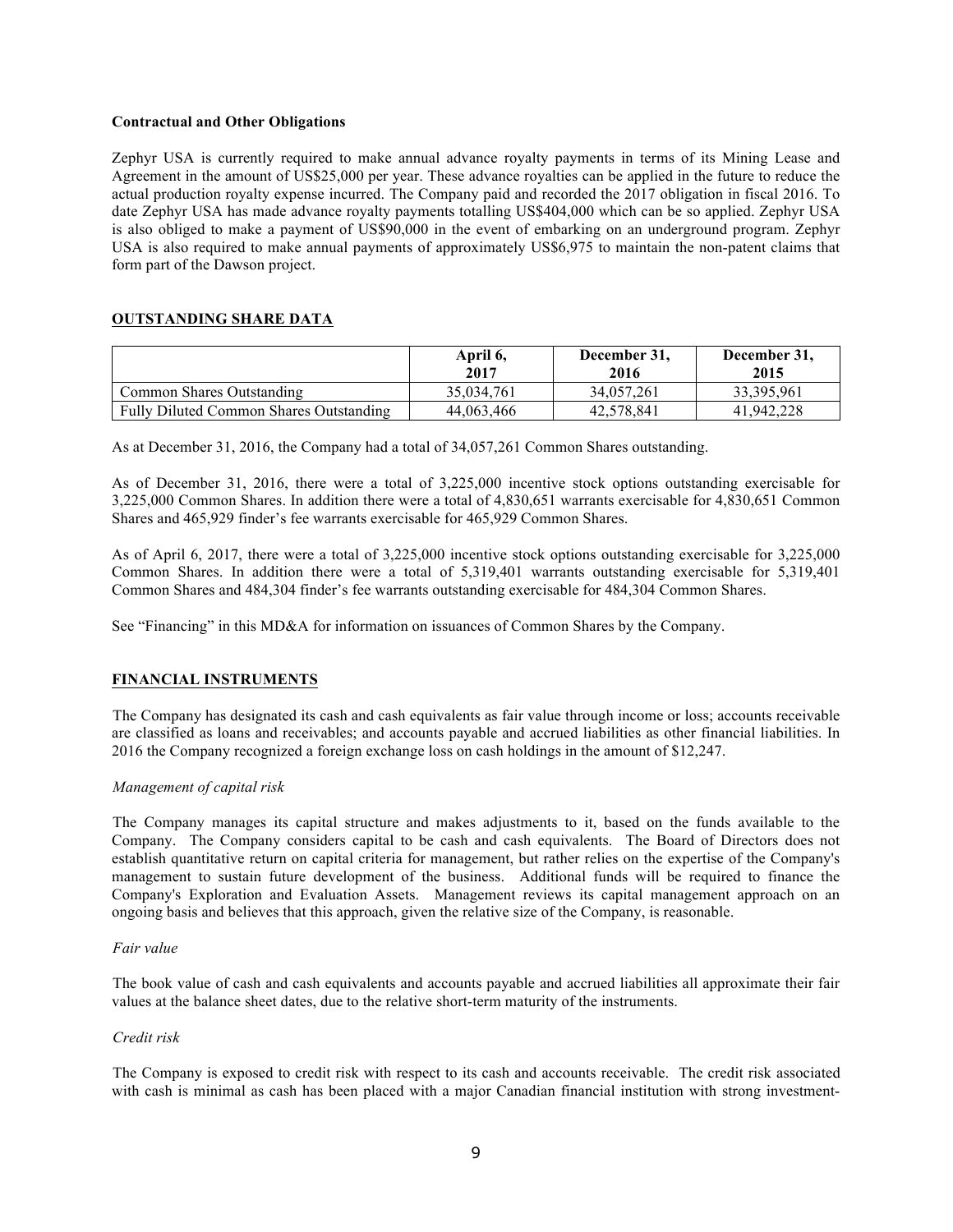grade ratings by a primary ratings agency. The Company is not exposed to significant credit risk with respect to accounts receivable, as the entire amount due is from a government agency.

### *Liquidity risk*

The Company's approach to managing liquidity risk is to arrange equity financings in a timely manner so as to ensure that it will have sufficient liquidity to meet liabilities when due. As at December 31, 2016, the Company had a cash balance of \$230,107 to settle current liabilities of \$171,498. All of the Company's financial liabilities have contractual maturities of 30 days or are due on demand and are subject to normal trade terms. Other than as discussed herein, the Company is not aware of any trends, demands, commitments, events or uncertainties that may result in the Company's liquidity or capital resources either materially increasing or decreasing at present or in the foreseeable future.

### *Market risk*

Market risk is the risk that the fair value or future cash flows of a financial instrument will fluctuate because of changes in market prices. Market risk comprises three types of risk: interest rate risk, foreign currency risk and other price risk.

#### (a) Interest rate risk

The Company is not exposed to significant interest rate risk due to the short-term maturity of its monetary assets and liabilities.

### (b) Foreign currency rate risk

Although the Company's principal exploration asset is based in the United States of America, the low annual maintenance costs have led the Company to conclude that it does not believe it is exposed to any significant foreign currency risk at the present time.

#### (c) Other price risk

Other price risk is the risk that the fair or future cash flows of a financial instrument will fluctuate because of changes in market prices, other than those arising from interest rate risk or foreign currency risk. The Company is not exposed to other price risk.

Financial instruments disclosure requires a statement of the inputs to fair value measurements, including their classification within a hierarchy that prioritizes the inputs to fair value measurement. The three levels of fair value are:

- Level 1 Unadjusted quoted prices in active markets for identical assets and liabilities
- Level 2 Inputs other than quoted prices that are observable for the asset or liability either directly or indirectly, and;
- Level 3 Inputs that are not based on observable market data

The Company has valued all of its financial instruments at Level 2.

# **RELATED PARTY TRANSACTIONS**

Rent expense of \$6,000 (2015 - \$6,000) during the year was paid to David Felderhof, an officer and director of the Company. The rental agreement is on a month to month basis.

The spouse of Scott Rhodenizer, a director of the Company, received US\$5,000 in compensation for providing promotional services to the Company.

Transactions were in the normal course of operations and were measured at the exchange amounts, which are the amounts agreed to by the related parties.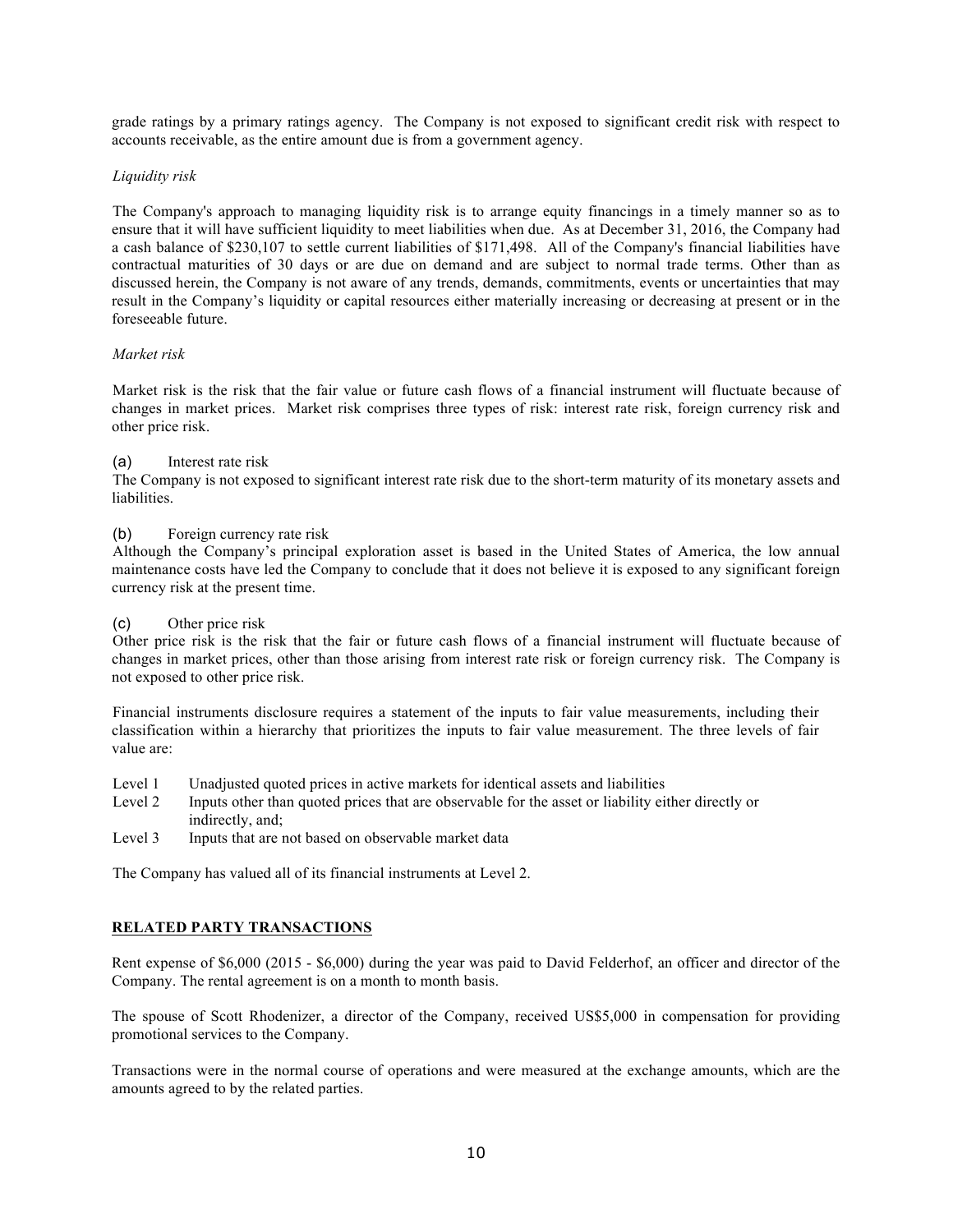The remuneration of directors and other members of key management personnel during the periods ended December 31, 2016 and 2015 were as follows:

|                      | 2016    |    |         |
|----------------------|---------|----|---------|
|                      |         |    |         |
| Salaries             | 163,750 | \$ | 73,875  |
| Share-based payments | 28,880  |    | 120,120 |
|                      | 192,630 | \$ | 193,995 |

(i) Share-based payments are the fair value of options granted to key personnel and directors.

# **OFF BALANCE SHEET ARRANGEMENTS**

During the year the Company did not enter into any off balance sheet transactions or commitments as defined by National Instrument 51-102.

# **CRITICAL ACCOUNTING ESTIMATES AND ACCOUNTING POLICIES**

Significant accounting policies used by the Company are disclosed in Note 3 of the Financial Statements for the year ended December 31, 2016. The preparation of financial statements requires management to make estimates and assumptions that affect the reported amounts of assets and liabilities and disclosure of contingent assets and liabilities at the date of the financial statements, and the reported amounts of revenues and expenses during the reporting period. Significant areas requiring the use of management estimates relate to the determination of accrued liabilities, the variables used in the determination of the fair value of stock options granted and warrants issued, and the determination of the valuation allowance for future tax assets. While management believes the estimates are reasonable, actual results could differ from those estimates and could impact future results of operations and cash flows.

# **New Accounting Policies Adopted During the Year**

No new accounting policies were adopted during the current fiscal year.

# **Accounting Standards Issued But Not Yet Effective**

#### *IFRS 9 Financial Instruments*

A revised version of IFRS 9 incorporating revised requirements for the classification and measurement of financial liabilities, and carrying over the existing de-recognition requirements from IAS 39 *Financial Instruments: Recognition and Measurement*.

The revised financial liability provisions maintain the existing amortized cost measurement basis for most liabilities. New requirements apply where an entity chooses to measure a liability at fair value through profit or loss – in these cases, the portion of the change in fair value related to changes in the entity's own credit risk is presented in other comprehensive income rather than within profit or loss.

This standard applies to annual periods beginning on or after January 1, 2018 and supersedes the current IFRS 9.

The Company has not early-adopted this revised standard and is currently assessing the impact that this standard will have on the consolidated financial statements and disclosures.